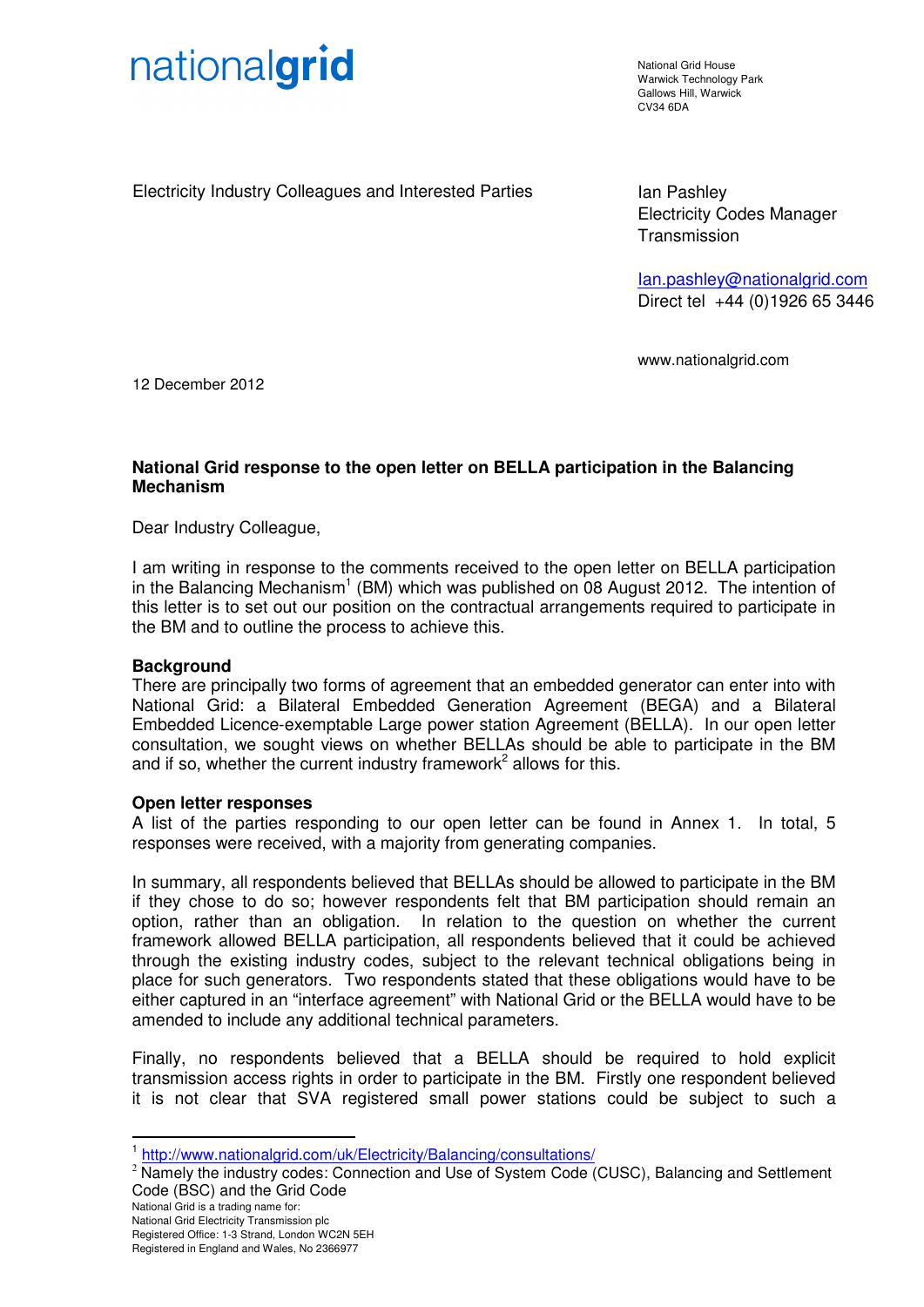requirement; therefore there would be inequitable treatment. Secondly, a respondent viewed BM participation as a method of providing flexibility to the system operator and this would not result in the BELLA gaining any additional rights and so access rights would not be required. Finally, two respondents felt that the requirement to hold access rights may lead to transmission charges being levied in future; with the potential loss of embedded benefits (which a BELLA would want to avoid).

### **National Grid response**

In summary, we consider that generators that have signed up to a BELLA may participate in the BM, providing that the relevant technical obligations are met. Our reasons are set out below.

The majority of respondents stated that BELLA participation in the BM should be optional and not mandatory. We agree with this view, which aligns with current Grid Code provisions whereby participation in the BM is optional, regardless of contract type. However, it is worth noting that generators contracted with National Grid may still be instructed to alter their output during times of system stress regardless of whether they actively participate in the BM, but the payment mechanism will be different depending on whether they had submitted a price to apply to actions taken within the BM. For those generators who do not submit a price, they would generally not be included in the merit order of despatch until other economical bids and offers within the BM have been utilised.

We note that one respondent believes that the current framework was specifically intended to allow BM participation by embedded generators regardless of whether they registered their metering systems under Supplier Volume Allocation (SVA) or Central Volume Allocation (CVA). This is in line with our current understanding of meter registration whereby a generator may register an Additional BMU with  $E$ LEXON<sup>3</sup> in order to participate in the BM through their supplier, whilst remaining as SVA registered plant.

Whilst we recognise the political linkage between charging for access rights and participation in the BM, we are of the view that any interaction could be managed in parallel<sup>4</sup> and should not delay progress of allowing parties to participate in the BM. This should allow the timely support from participants in supporting the effective management of the system which is in the interest of all end consumers.

We note that the majority of respondents believe that the current framework does allow BELLAs to participate in the BM. Our view is that whilst the codes may be silent in this regard, to fully enable participation, the generator will have to modify their agreement with National Grid in order to reflect the additional equipment that is required for active participation in the BM. The exact technical requirements may differ for each party but the general requirements for this can be found in CUSC 6.8 – Balancing Mechanism Requirements.

 $\overline{a}$ 

 $3$  ELEXON administer the Balancing and Settlement Code, which covers amongst other things, the requirements for the installation, commissioning, operation and maintenance of metering equipment for the measurement of energy.

<sup>&</sup>lt;sup>4</sup> At the Transmission Charging Methodologies Forum (TCMF) National Grid has indicated the need to review the embedded charging arrangements:

http://www.nationalgrid.com/uk/Electricity/Charges/TCMF/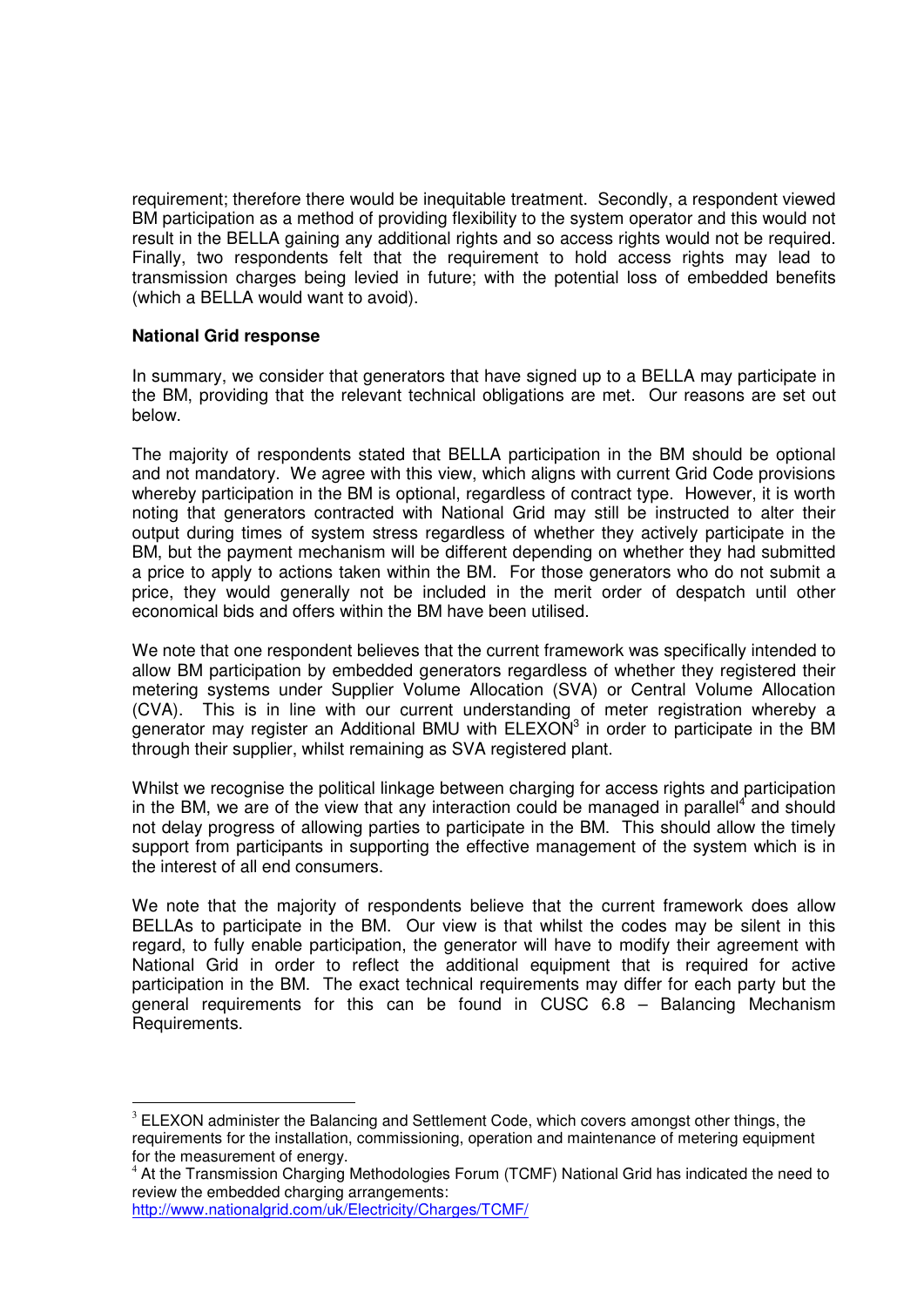### **Next steps**

Generators who would like to enable their BELLA registered generator for participation within the BM should contact their Customer Account Manager, who will be able to assist them in the process.

Finally, whilst we have adopted the policy of allowing generators that have signed up to a BELLA to participate in the BM, we would like to encourage greater BM participation from all generation. If you are interested in this route, then your customer account manager will be able to provide further guidance.

Yours sincerely

Ian Pashley

Electricity Codes Manager National Grid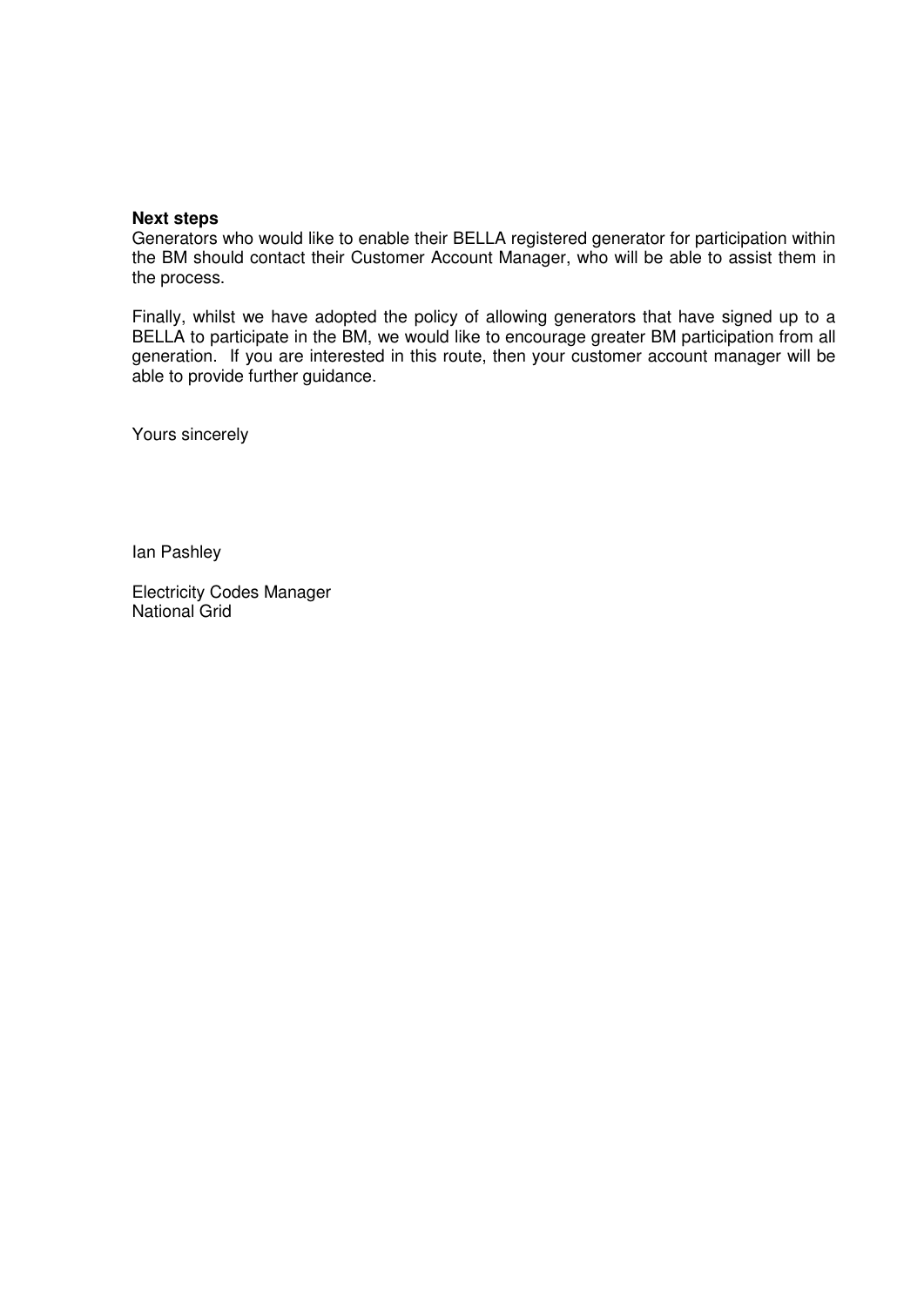

## **Consultation Response**

### **SENT BY EMAIL TO: balancingservices@nationalgrid.com**

**5 September 2012**

Dear Ian,

### **ELEXON's response to Open letter on BELLA participation in the Balancing Mechanism**

Thank you for the opportunity to respond to your open letter consultation on BELLA participation in the Balancing Mechanism. Our view on the questions raised (from our perspective as administrator of the BSC and operator of the Balancing Mechanism settlement process) is as follows. The views expressed in this response are those of ELEXON Limited alone, and do not seek to represent those of the Parties to the GB Balancing and Settlement Code (BSC).

### **Should BELLAs be able to participate in the BM?**

The reason the BSC allows Suppliers to register Additional BM Units is to facilitate participation in the Balancing Mechanism (BM) by SVA-registered plant (whether Demand Side Response or Exemptable Generating Plant). While SVA participation in the BM has perhaps not taken off to the extent anticipated at NETA Go-Live, we nonetheless believe it remains an option.

For this reason we believe that Embedded Licence Exemptable Large Power Stations with BELLAs should be able to participate in the BM. Any restriction on them doing so would create an anomalous situation in which SVA-registered Small Power Stations and Demand Side Response were able to participate in the BM, but SVA-registered Large Power Stations were not.

### **Does the current framework allow BELLAs to participate in the BM?**

The BSC does allow this, as it was specifically intended to facilitate BM participation by SVAregistered Plant and Apparatus (provided that they register an Additional BM Unit and submit Physical Notifications).

### **Should a BELLA be required to hold explicit access rights in order to participate in the BM?**

We do not believe that SVA-registered Large Power Stations seeking to participate in the BM should be required to hold explicit access rights, because:

 Drawing a connection between access rights and participation in the BM (or provision of any other form of balancing services) appears arbitrary, and no

Page 1 of 2 September 2012

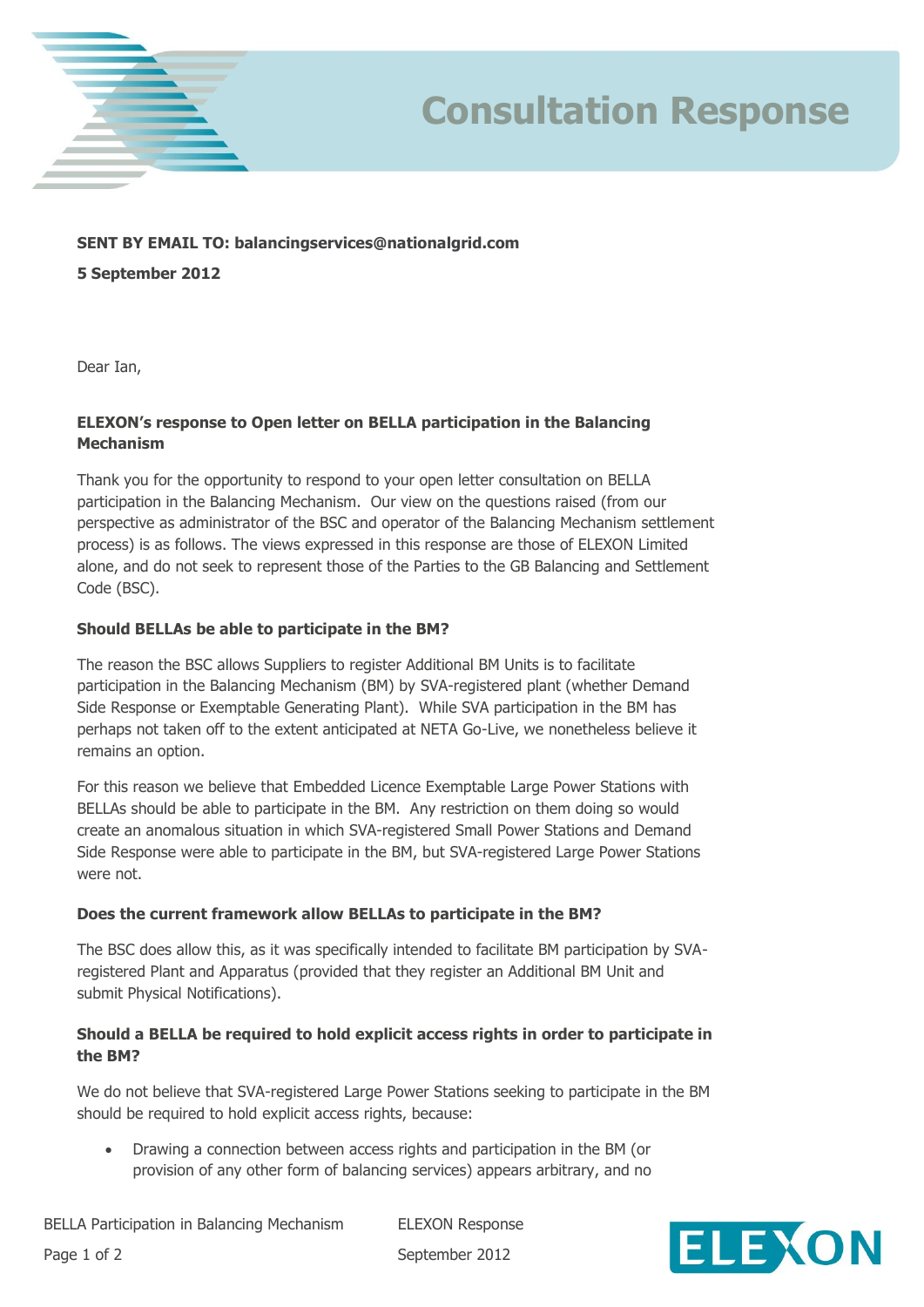

# **Consultation Response**

justification for doing so was provided in the open letter; and

 It is not clear that SVA-registered Demand Side Response or Small Power Station wishing to participate in the BM would be subject to such a requirement. Is there any reason for treating BELLAs differently?

### **What parts of the CUSC and/or BSC may be required to change?**

No BSC changes would be required, as the provisions relating to Additional BM Units are specifically intended to permit BM participation by SVA-registered Plant and Apparatus (including Large Power Stations).

### **Further Information**

Please do not hesitate to contact me if you wish to discuss any aspect of this response. I can be contacted on **020 7380 4345** or [john.lucas@elexon.co.uk.](mailto:john.lucas@elexon.co.uk)

Yours sincerely

John Lucas ELEXON Design Authority

Page 2 of 2 September 2012

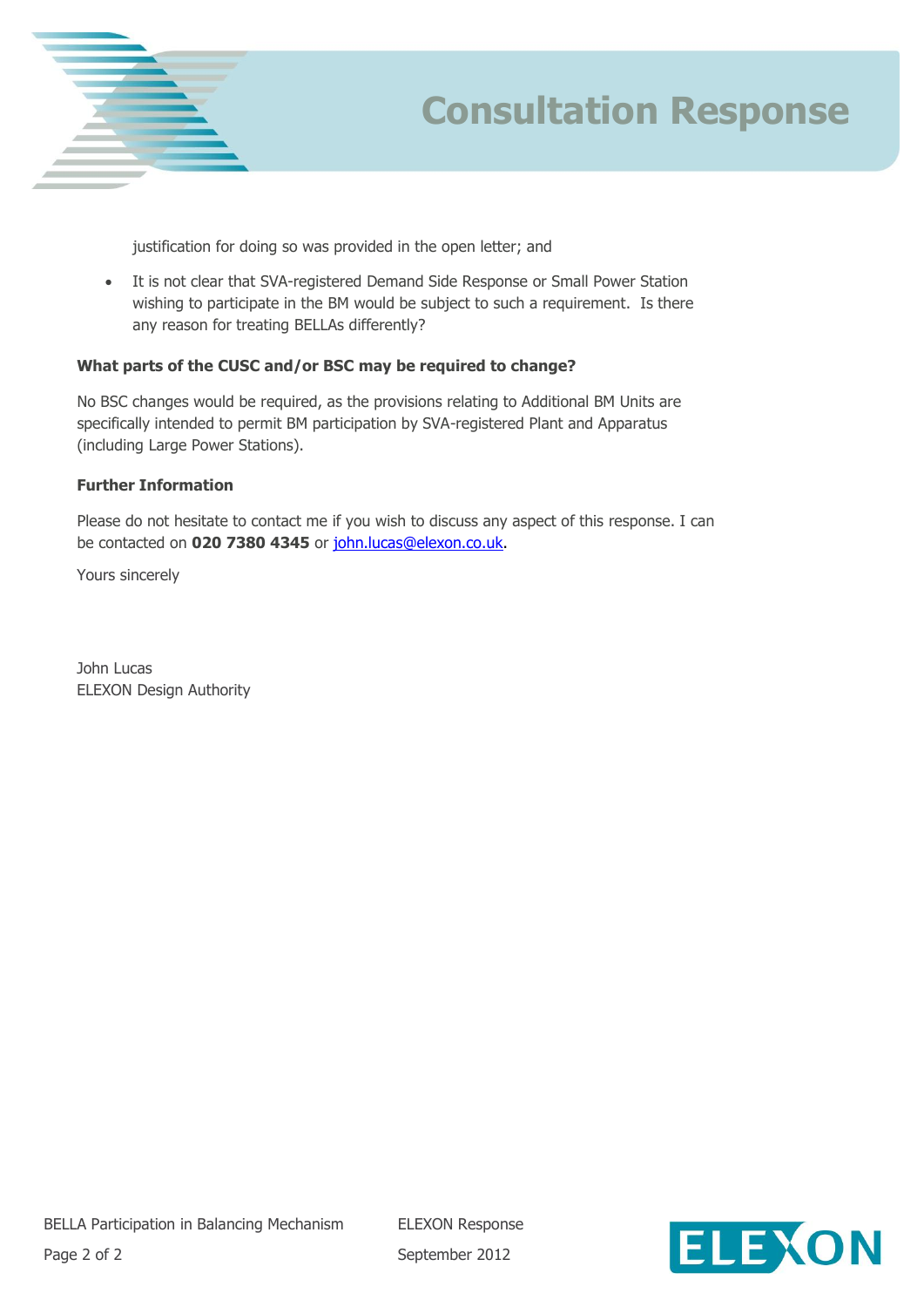

Ian Pashley Electricity Codes Manager National Grid Warwick Technology Park Gallows Hill Warwick CV34 6DA

**E.ON UK plc** Westwood Way Westwood Business Park Coventry West Midlands CV4 8LG eon-uk.com

Guy Phillips T 02476 183531 guy.phillips@eon-uk.com

12 September 2012

#### **Re: Open Letter on BELLA participation in the Balancing Mechanism**

Dear Ian,

Thank you for the opportunity to respond to the questions in National Grid's Open Letter, which follows on from the discussions within the Commercial Balancing Services Group. In the Open Letter National Grid highlights its desire for more visibility of licence exempt embedded generation in the Balancing Mechanism and as a company we are actively seeking how this can be achieved without potentially significant changes to our distribution connection arrangements and wider obligations.

We do not believe any changes are required to the industry codes and associated balancing arrangements in order for a generator with a BELLA to participate in the Balancing Mechanism. We think sections 6.7 and 6.8 of the CUSC, linking to CC.6.5.8 of the Grid Code and in turn Section L of the BSC are already sufficient. In addition clause 5.2 of the CUSC generic BELLA allows for this class of licence exempt generation to be a BM Participant, where it is reasonably required for the generator to comply with BC1 and BC2 of the Grid Code, which in our experience is often the case.

Whether a generator then chooses to actively participate and how is a matter for the generator. As is recognised in the Open Letter there are broadly two mechanisms for doing so, either in CVA, in which case the BELLA has to transfer to a BEGA, or through a Supplier in SVA as an Additional BMU to the Base BMU.

It is important to maintain these avenues for unlicensed embedded generation in order to maintain equal treatment and opportunity for all generators of this class. Whilst the BELLA primarily relates to Large Licence Exempt embedded generation in Scotland, it does not include Small or Medium power stations, which may also seek to participate in the BM through a Supplier.

E.ON UK plc

Registered in England and Wales No 2366970

Registered Office: Westwood Way Westwood Business Park Coventry CV4 8LG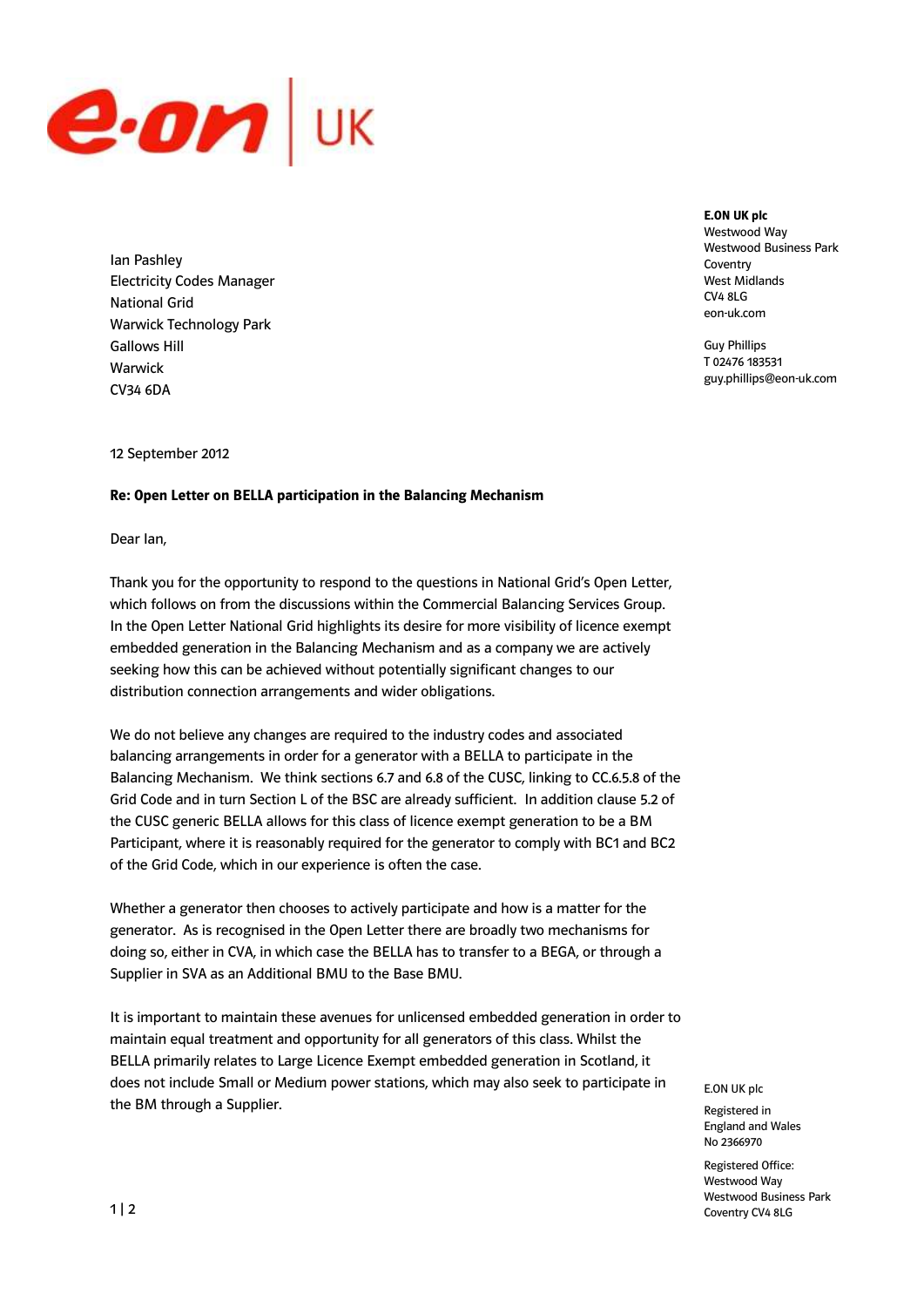

In our view the question of appropriate access rights is an entirely separate matter from the ability of a licence exempt embedded generator to actively participate in the BM.

Where a licence exempt embedded generator wants to actively participate in the BM, it is recognised that the User will need to meet relevant technical obligations, including provision of certain data to National Grid to enable the System Operator to make informed decisions about utilising the embedded generation in the BM. In order to do so it may be necessary for a User to enter in to an Interface Agreement with National Grid to cover the installation of equipment associated with EDL. This is perhaps already enabled through CUSC section 6.7.3.

We hope you find our response of help and we would be happy to discuss with you any aspect of our response further.

Yours sincerely

Guy Phillips Grid Interface Executive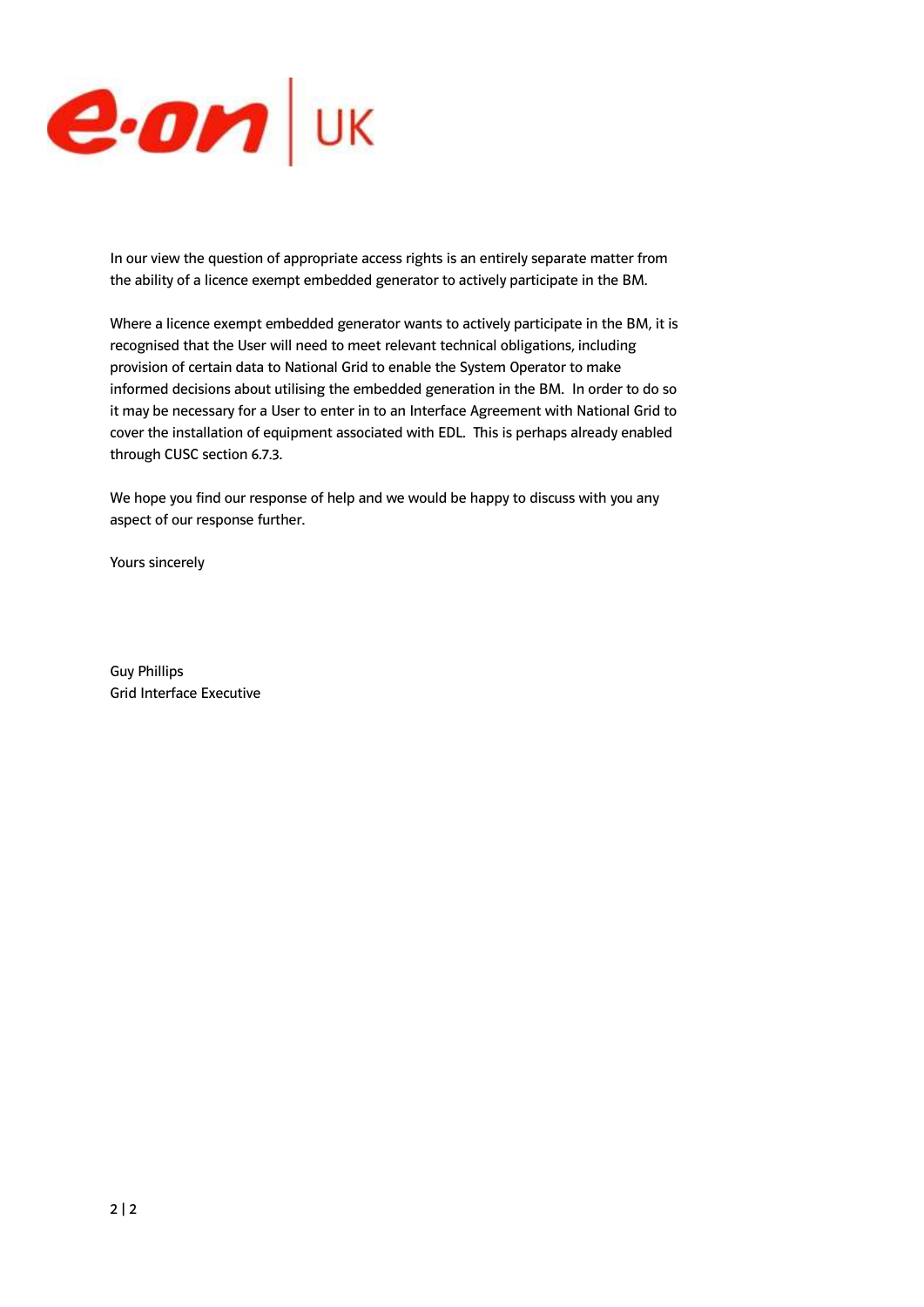Ian Pashley Electricity Codes Manager National Grid National Grid House Warwick Technology Park Gallows Hill Warwick CV34 6DA

### **Commercial Asset Optimisation - UK**

Contact Phone Fax Email

Raoul Thulin 01793 892634 01793 892167 raoul.thulin @rwe.com

Swindon, 10/10/2012

### **Re: Open Letter on BELLA participation in the Balancing Mechanism**

Dear Ian,

Thank you for the invitation to provide comments on the above subject. The following response is provided on behalf of the RWE group of companies, including RWE Npower plc, RWE Npower Renewables Limited and RWE Supply & Trading GmbH.

In response to the specific points raised in the letter, we make the following comments:

We believe that there should not be a prohibition (but clearly no obligation) on BELLAs participating in the Balancing Mechanism through the process described, namely as supplier registered BMUs, in order to increase the availability of flexible generation to the System Operator.

As outlined in the letter, it appears that the current framework does allow for BM participation subject to meeting the required technical requirements (EDT, EDL etc.).

We do not see a requirement for explicit access rights for a BELLA to participate in the BM to the extent of providing additional flexibility to the System Operator. In the event that bids or offers were accepted in relation to a BELLA in the BM, it would be for the SO to assess the system capacity at the time and there would be no additional rights gained by the BELLA and the only change would be the introduction of a mechanism to offer flexibility to the SO. However, a BELLA operating as a BM Unit would be treated differently from a non-BM BELLA in the event of, for example, an emergency instruction to disconnect. Without explicit access rights, this may not be an appropriate distinction and could result in significant additional costs being incurred by the System Operator.

It seems that BM participation is possible within the current framework, but it may be useful to explicitly state the technical requirements that would need to be met in order to participate. Also, thought needs to be given to whether the rules relat-

#### **RWE Supply & Trading GmbH**

Swindon Branch Windmill Hill Business Park Whitehill Way Swindon SN5 6PB United Kingdom T +44(0)1793/87 77 77 F +44(0)1793/89 25 25 I www.rwe.com

Registered No. BR 7373

VAT Registration No. GB 524 921354

Board of Directors: Stefan Judisch (CEO) Dr Bernhard Günther Alan Robinson

Head Office: Essen, Germany Registered at: Local District Court, Essen Registered No. HR B 14327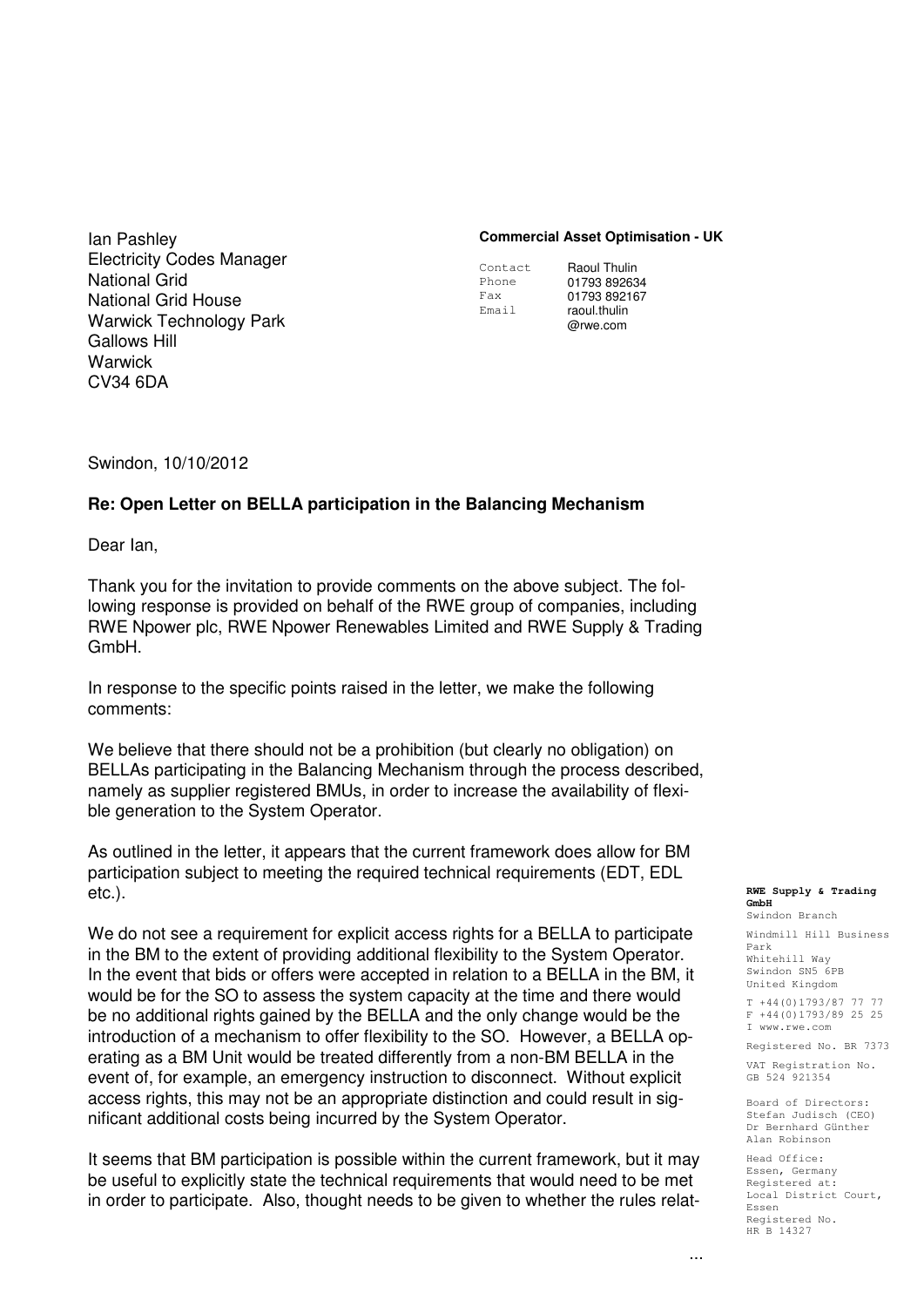### Seite 2

ing to emergency actions are appropriate for a BELLA where access rights have not been otherwise secured.

As well as exploring BELLA participation in the BM, National Grid should introduce processes that would allow a simple way of transferring from a BELLA to a BEGA. If BELLAs were seeking to participate in the BM, then a simple process to transfer to a BEGA may be a preferred route.

Further to the specific points raised in the letter, we would add that in addition to encouraging participation in the BM, National Grid should continue to explore other commercial balancing services that BELLAs might offer such as commercial intertrips, constraint management services, forward location specific trading etc.. Such services may be more attractive to some BELLAs than BM participation and may therefore give access to more flexibility with which to manage the system. However, we believe that all such services should be subject to the same levels of transparency as the Balancing Mechanism as this will facilitate competition and encourage all parties to offer any flexibility that may be available.

Yours sincerely,

Raoul Thulin Ancillary Services Manager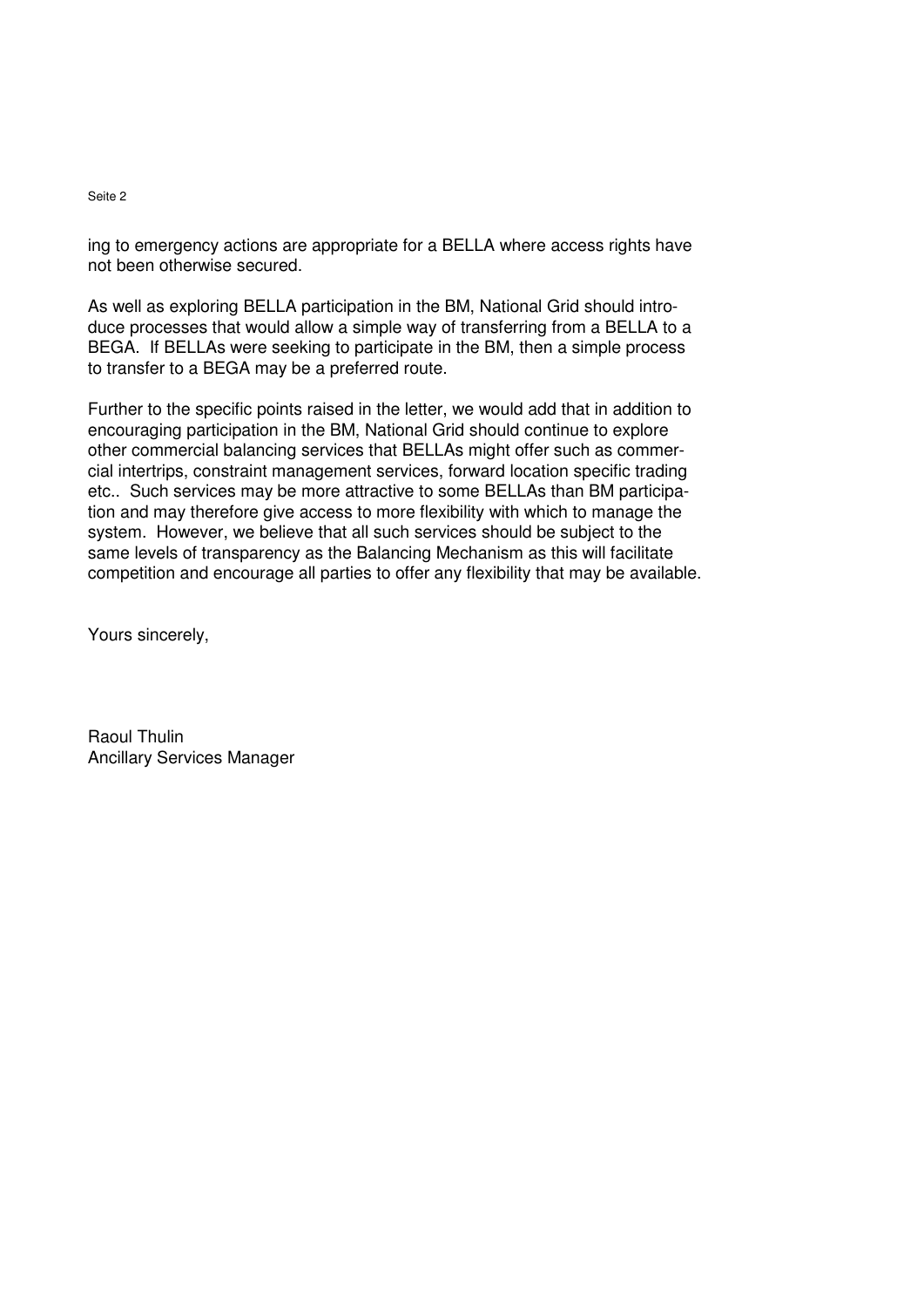

Inveralmond House 200 Dunkeld Road Perth PH1 3AQ

Ian Pashley Electricity Codes Manager National Grid National Grid House Warwick Technology Park Gallows Hill Warwick CV34 6DA

> Telephone: 01738 456484 Facsimile: 01738 456415 Email: garth.graham@ sse.com

> Date :  $5<sup>th</sup>$  September 2012

Dear Ian,

### **Open letter on BELLA participation in the Balancing Mechanism**

Thank you for the opportunity to respond to this open letter consultation.

We recognise that to have more control over constraint costs, and for the benefit of industry and consumers, NG wish to enable greater participation in the BM from embedded generation. In principle, to the extent that embedded generation can be effectively used for constraint management, we believe that generators with BELLAs should be allowed to participate in the Balancing Mechanism (BM), should they wish to do so. However, there should be no compulsion on any BELLA generator to participate in the BM. There should be no mandatory change to BELLAs or compulsory transfer of BELLAs to BEGAs. In addition, it needs to be remembered that there are mechanisms outside of the BM to manage constraints without the need for the obligations required for participation in the BM.

At BETTA, it was clear that the purpose of the introduction of the BELLA was to provide a de-minimis set of arrangements whereby EELPS that did not want to enter into a BEGA could still be required to meet certain technical requirements set out in the GB Grid Code. It was also recognised at that time that it was a matter for the relevant User to choose which of these options was appropriate in relation to each EELPS. These de-minimis requirements are set out in the current BELLA (and replicated here in the consultation document). These requirements mean that generators as small as 10MW are obliged to meet de-minimis Grid Code technical and informational requirements.

We do not believe it would be appropriate to impose any further requirements on these generators simply as a result of the introduction of Connect and Manage or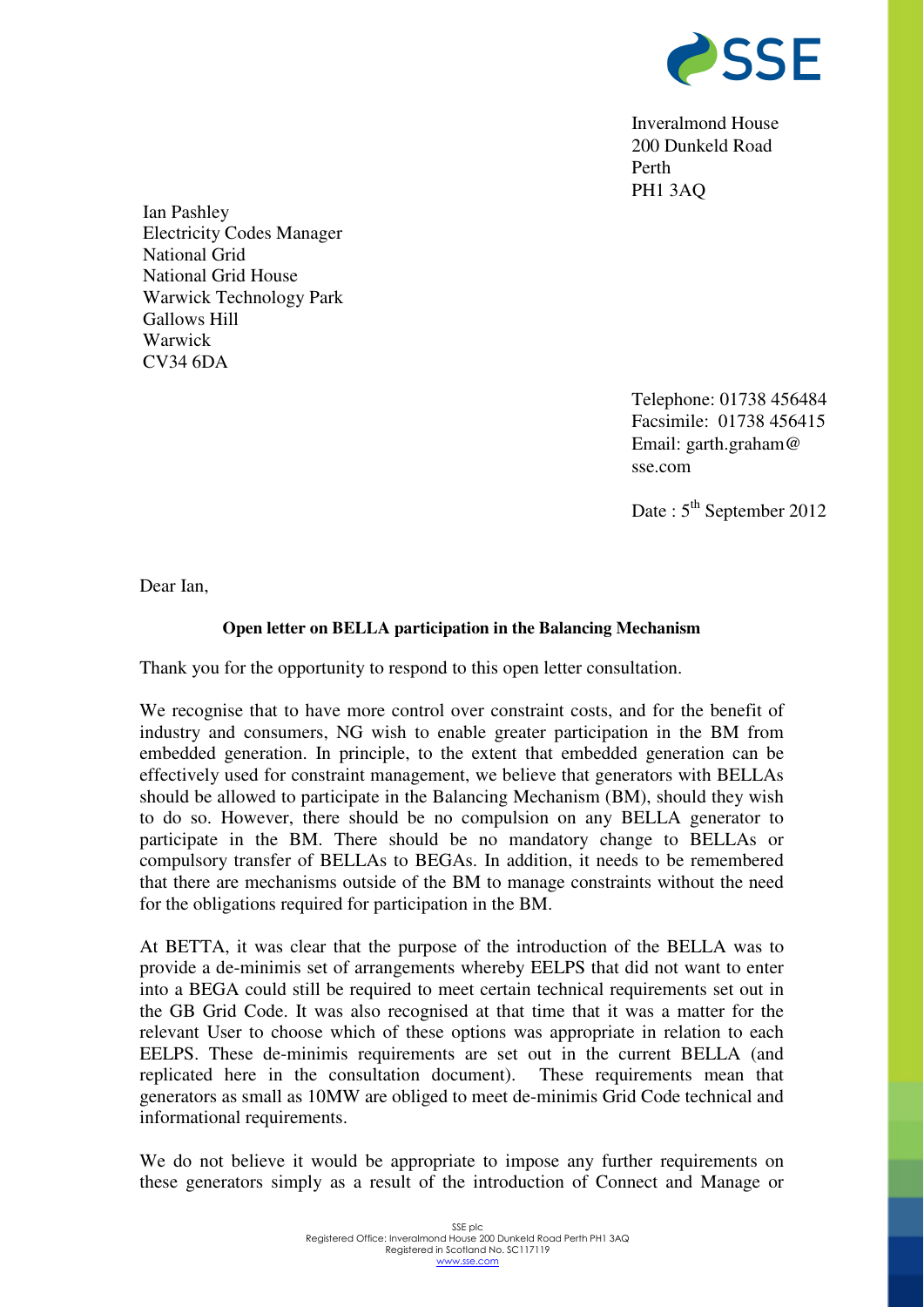

associated constraint costs. Imposing further requirements would be discriminatory and create disparity between E&W and Scotland. Indeed, the constraint issue is transitory whilst reinforcement of the Transmission network is carried out. We believe that the underlying purpose of the BELLA, established at BETTA, has not changed, therefore that there that should be no mandatory change to the BELLA or the requirements on EELPS.

In relation to the current framework, it is our understanding that a BELLA generator is able to participate in the BM under the current arrangements, through the use of a Supplier Additional BM Unit. On the basis that additional equipment would be required for participation, e.g. communications links, it may be appropriate that modifications are made to the BELLA to codify those requirements, if voluntary participation in the BM is carried out. Other than these minor changes, we do not believe it necessary to make other changes to the market arrangements.

As an encouragement for BELLA generators to take part in the BM either through a modified BELLA or by changing to a BEGA, it is worth offering such a one-way transfer (or Mod App) for free.

Finally, with regard to access rights, we do not believe that a BELLA generator should be required to hold explicit access rights to participate in the BM. Such rights would impose an obligation to pay TNUoS charges and result in the loss of embedded benefits. If that was the case, it is not clear that this would not simply be operation under a BEGA.

I hope that you find these comments helpful.

Yours sincerely,

Garth Graham Electricity Market Development Manager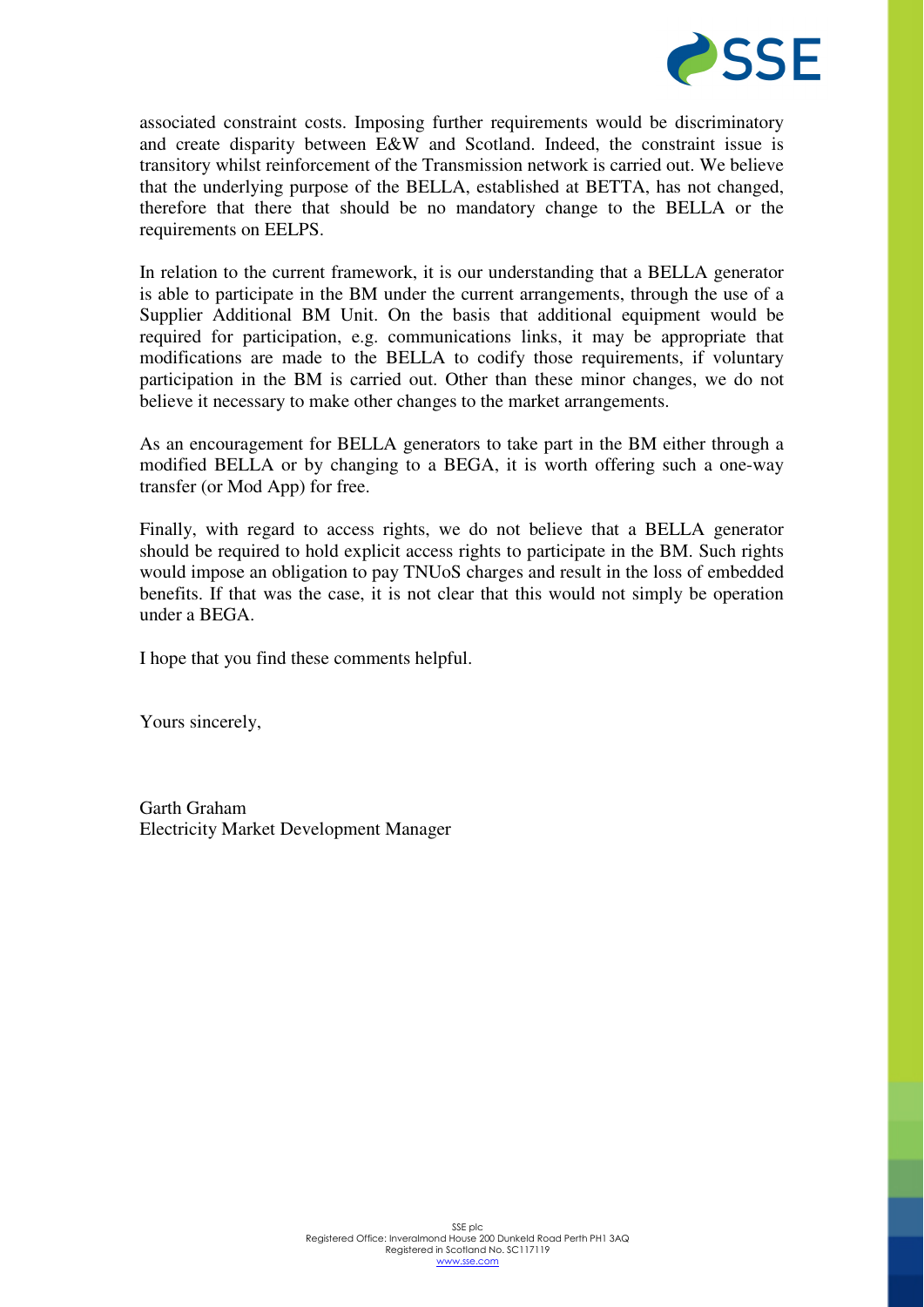

Welsh Power Group Limited Ground Floor, Tuscan House 5 Beck Court Cardiff Gate Business Park Cardiff CF23 8RP Tel: +44 (0)2920 547200 Fax: +44 (0)2920 549896 info@welshpower.com

lan Pashley **Electricity Codes Manager** Transmission, National Grid. National Grid House **Warwick Technology Park Gallows Hill** Warwick **CV34 6DA** 

12 September 2012

Dear lan

### **BELLA participation in the Balancing Mechanism**

Welsh Power Group (WPG) is a privately owned energy company with a strong track-record in development, in both conventional and renewable energy.

In January 2009 the company received planning consent for the construction of a 49.9MW biomass plant at Newport Docks, Wales through its wholly owned subsidiary Nevis Power Limited. As well as renewable energy, WPG submitted an application to develop Wyre Power, an 850MW CCGT (combined-cycle gas turbine) power plant near Fleetwood, Lancashire in August 2009. We also own and operate an OCGT, Leven Power, on a STOR contract to National Grid (NG) as well as Rhymney Power, a new build STOR project.

Welsh Power agrees that NG should use any plant in the BM that can meet the technical requirements of operating within the BSC BM rules. It has been apparent for some time that the rules that not in themselves that clear and the links between BSC systems and NG's contracts is historical rather than operational. The rules governing the BM should sit in the BSC and may require the registration of units into CVA systems, but that should not in itself be related into the parties' contracts with NG.

If a party is embedded in a DNO, with no impact on the transmission network, it should not be required to sign contracts with NG. It should be able to allocate its output to a supplier. However, the fact it is embedded should not preclude it offering BM services to NG if it is able to meet the BM requirements and can communicate effectively, i.e. with NG's control room as well as the BM systems. To not take advantage of the ability of embedded plants to play a role in system balancing is likely to result in a sub-optimal balancing outcome, with higher costs for customers.